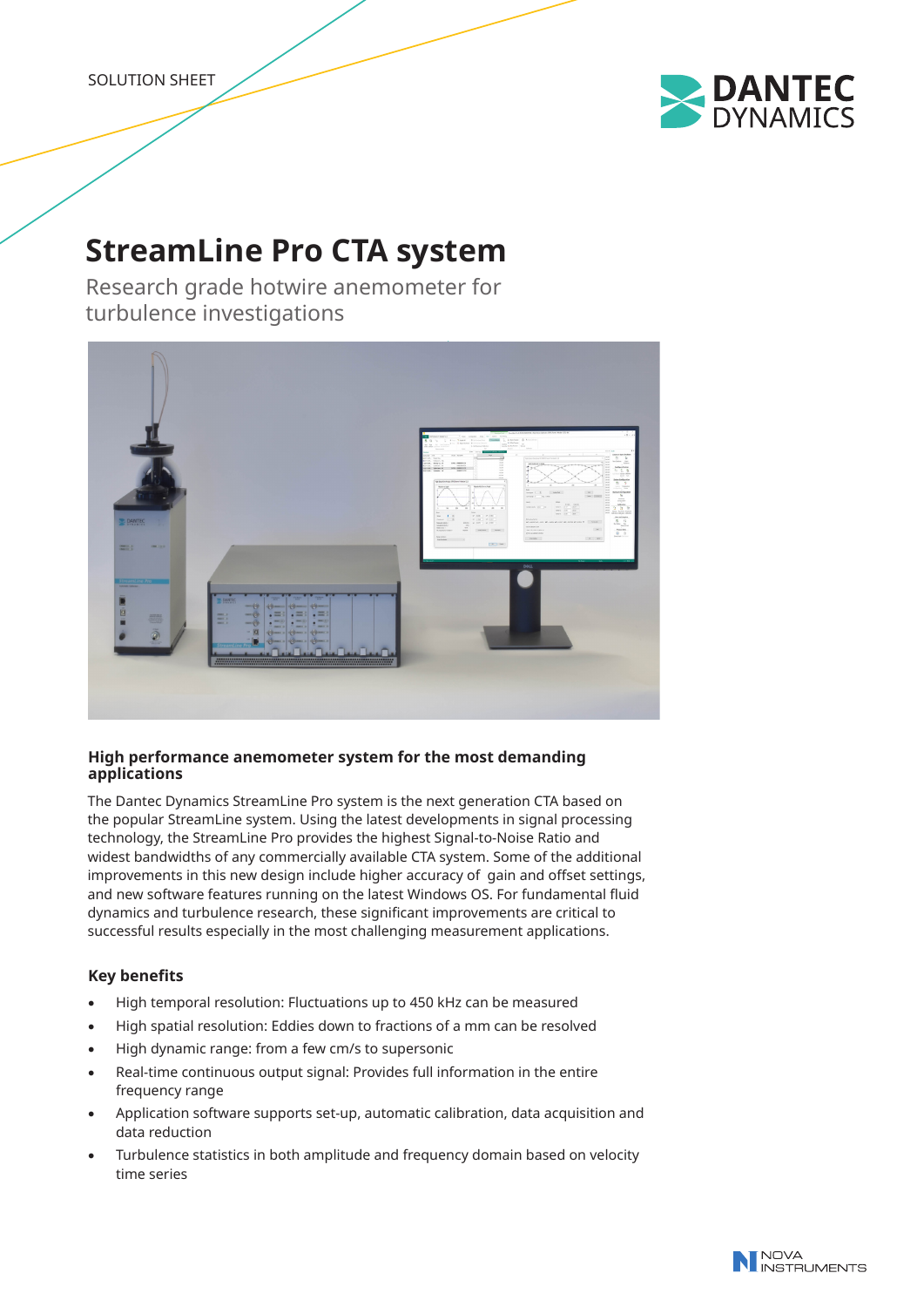#### **The StreamLine Pro solution in brief**

Constant Temperature Anemometer (CTA) technology is a well-established technique for the measurement of velocity in gas and liquid flows. The measurement principle uses King's law and the cooling rate of small heated sensors placed in the flow. As the name suggests, the sensor temperature is kept constant and is one arm of a Wheatstone bridge. The output voltage from the anemometer is digitized and converted to velocity based on the probe calibration.

Even though CTA technique is intrusive it is still the only solution for high frequency turbulence investigations; i.e. the accurate determination of high frequency flow fluctuations, boundary layer diagnostics, simultaneous multi-point velocity and temperature measurements.



*A typical StreamLine Pro configuration.* 

Using the StreamLine Pro CTA system is made easy with our StreamWare Pro software. This comprehensive software package interfaces with the electronics to set the probe overheat, automatically balances the bridge, provides data acquisition, and data analysis of the results. The system combines the advantages of the high quality hot-wire anemometer, high accuracy A/D converters and graphical user interface. The system comprises:

- Frame with controller and temperature monitor
- CTA anemometer modules
- Optional temperature module
- Automatic probe calibrator
- Hotwire and fiber-film probes with supports
- Analog to digital converters
- StreamWare Pro application software

#### **System components**

#### *Frame with controller*

The StreamLine Pro frame contains 6 power supplies, a controller and slots for 6 modules (CTA or temperature modules). Three frames can be combined in one CTA measurement system allowing for up to 16 simultaneous measurement channels.

The CTA modules are state-of-the art electronics containing three bridge configurations, two 1:20 bridge ratios with 20 ohms and 10 ohms top resistors, and one 1:1 bridge ratio, selectable from the software. The 1:1 configuration is useful especially in situations where high bandwidths and longer cables are required.

## *Automatic Calibrator*

As the sensor response depends on velocity, a calibration is required for accurate CTA measurements. The StreamLine Pro Automatic Calibrator can provide in situ air velocity calibrations to assure high accuracy.

The StreamLine Pro Automatic Calibrator is designed for calibration of wire and fiber-film probes in air at velocities from a few cm/s up to > 300 m/s.



*Frame with controller and three CTA modules*



*Automatic Calibrator*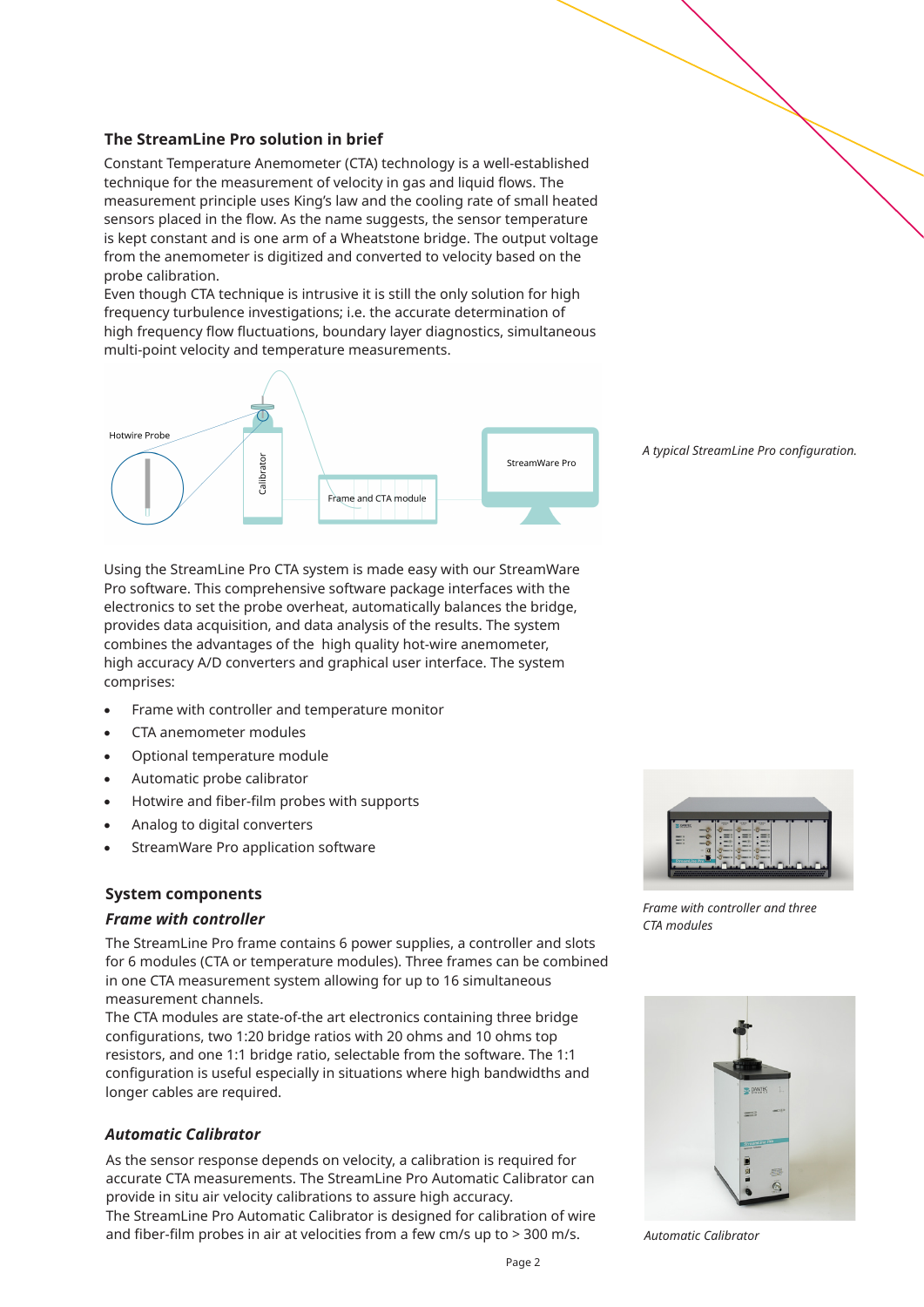The probe is placed in a free jet with a flat, low-turbulent velocity profile during calibration. The calibrator is connected to a computer via USB or Ethernet and the calibration process is controlled from StreamWare Pro.

The calibrator is delivered with a certificate including the calibration data of the internal transducers (traceable to accredited laboratories) and a verification of the jet velocity in three points over the velocity range. For water flow measurements, a water calibration system is also available.

## *Automatic Directional Calibrator*

Hot-wire sensors have velocity, temperature and directional sensitivity. Multiple sensor probes are used to perform 2- and 3- component velocity measurements using information about the directional sensitivity.

Although it is possible to use typical (default) k and h factors for the calculation of angular velocity, for the most accurate measurement, directional as well as magnitude calibration is required. We offer both a manual as well as high precision automatic (motorized) directional calibration modules.

During the directional calibration, the probe is yawed and rolled around two axes, while it is exposed to a constant velocity. Measuring the probe response with the actual velocity on each sensor, StreamWare Pro software calculates the pitch and yaw factors for each individual probe. This calibration is stored in the software and is automatically referenced during data reduction.

# *Completing the measuring chain - probes*

Dantec Dynamics hot-wire and hot-film probes cover most applications in flow measurements. Additionally, special probe and support designs for unique flow situations in accordance with customer's specifications can be offered upon request. Examples of these include; 2-D/3-D probes with temperature sensor, 4-wire vorticity probes, extended length probe supports, 2-D high temperature probes, and more. Please contact your Dantec Dynamics representative and refer to the probe catalog for more details.

# *Software*

StreamWare Pro is a complete software package for Windows environment that helps the user to design, organize and document the measurements as well as post process the results. The complete system can be controlled by StreamWare Pro, which performs hardware set-up, automatic probe calibration, data acquisition, conversion and reduction. Raw and reduced data can be presented in StreamWare Pro or they can be exported to other applications (e.g. Excel and Tecplot®) for further analysis.

# **Turbulence Diagnostics in StreamWare Pro**

CTA is the preferred technique for investigation of turbulence due to its unmatched frequency response. In the frequency domain, power spectra can be computed for analysis of the fluctuating flow characteristics.

# **Data export and presentation**

Based on time series acquired in one or several points in the flow statistics, mean velocity, turbulence intensity, Reynolds stresses and autocorrelation function can be calculated and displayed. Results can be displayed on StreamWare Pro or exported to other applications for further analysis or for advanced graphical presentation.

*Automatic Directional Calibrator allows* 

*probe rotation around two axes.*

Power Spectrum

*Hot-wire and hot-film probes*

 $0.0^{\circ}$  $\overline{100}$  $000$  $0001$ 

*Turbulence spectrum downstream of a cylinder in cross flow.*

 $1000$ 

uency [Hz]

10000



*Jet flow data exported to Tecplot.*